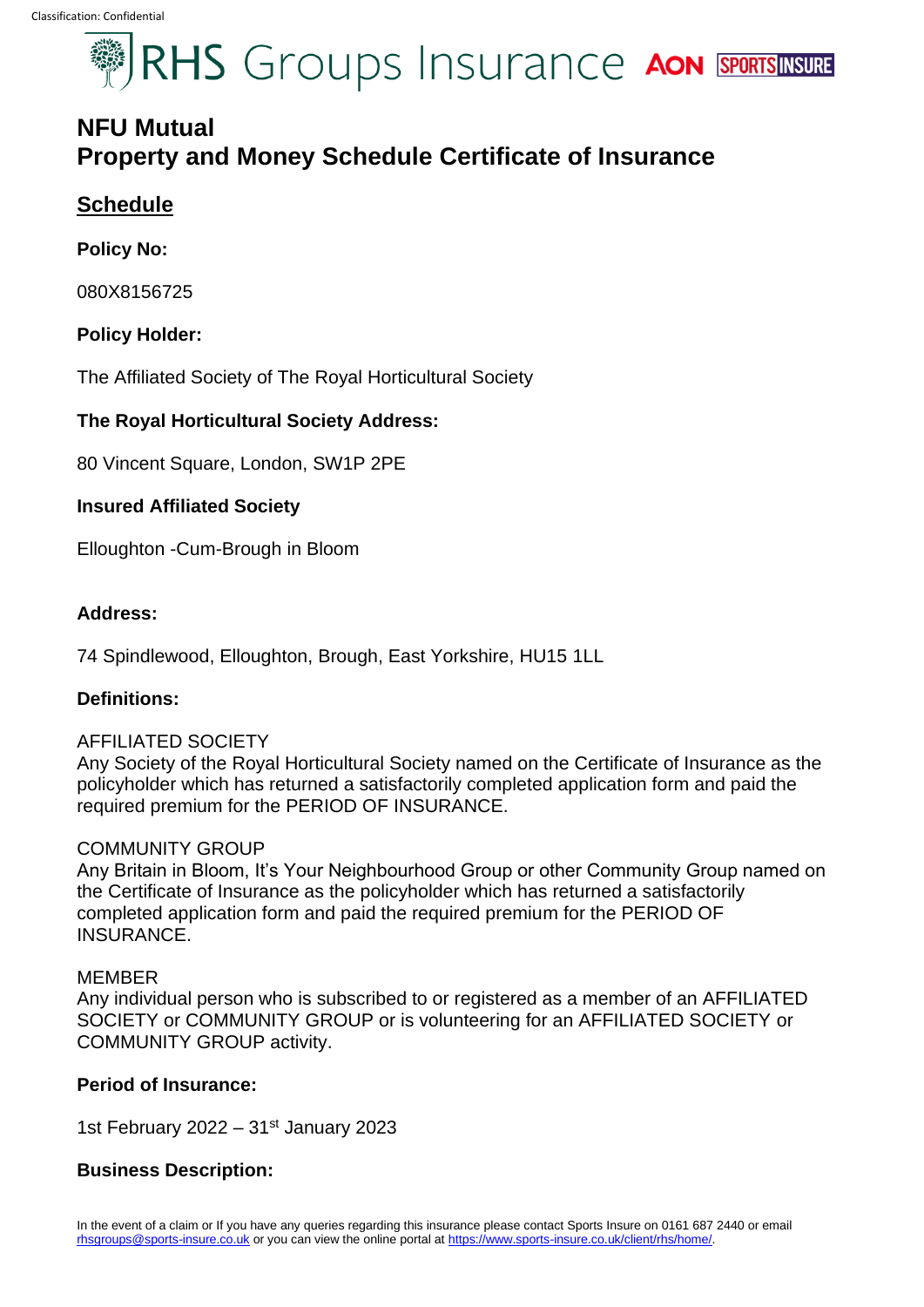# RHS Groups Insurance AON SPORTSINSURE

Activities organised by the Affiliated Society within the United Kingdom, the Channel Islands or the Isle of Man.

#### **Total Premium: £70**

## **Section 1: Property**

#### **Property Insured:**

Sheds, cups, trophies, shields, audio visual and computer equipment, show equipment, promotional materials, furniture, catering equipment, lawn mowers, garden equipment, stock for sale and the like owned by you or held in trust for which you are responsible.

#### **Sum Insured:**

£5,000

#### **Basis of Cover:**

Reinstatement, with the exception of Stock which is Indemnity

#### **Excess:**

We shall not be liable for the first GBP 50 of each and every occurrence.

#### **Inner Limits of Indemnity:**

| Item No | <b>Description</b>          | <b>Limit of Indemnity</b>    |
|---------|-----------------------------|------------------------------|
|         | Personal effects            | GBP 500 any one person       |
| 3       | Capital additions           | 10% of the Property Insured  |
| 4       | Changing of locks and keys  | GBP 2,500 any one occurrence |
| 5       | Clearing of drains          | GBP 2,500 any one occurrence |
| 6       | Fire extinguishing expenses | GBP 2,500 any one occurrence |
|         | <b>Glass</b>                | GBP 5,000 any one occurrence |
| 8       | Metered water               | GBP 2,500 any one occurrence |
| 9       | <b>Re-erection costs</b>    | GBP 2,500 any one occurrence |
| 10      | <b>Trace and Access</b>     | GBP 2,500 any one occurrence |

## **Section 2: Money**

#### **Money:**

#### **Description A)**

Any single loss of Money (other than crossed cheques crossed warrants crossed giro drafts crossed postal and money orders crossed bankers' drafts crossed National Giro bank cash cheques stamped National Insurance cards stamped National insurance saving cards saving certificates premium bonds savings bonds credit card sales vouchers VAT purchase invoice consumer redemption vouchers company sales vouchers and unexpired units in franking machines) as stated below.

| In transit or in a bank night safe                     | £500 |
|--------------------------------------------------------|------|
| In your premises during business hours                 | £500 |
| In locked safe in your premises outside business hours | £500 |